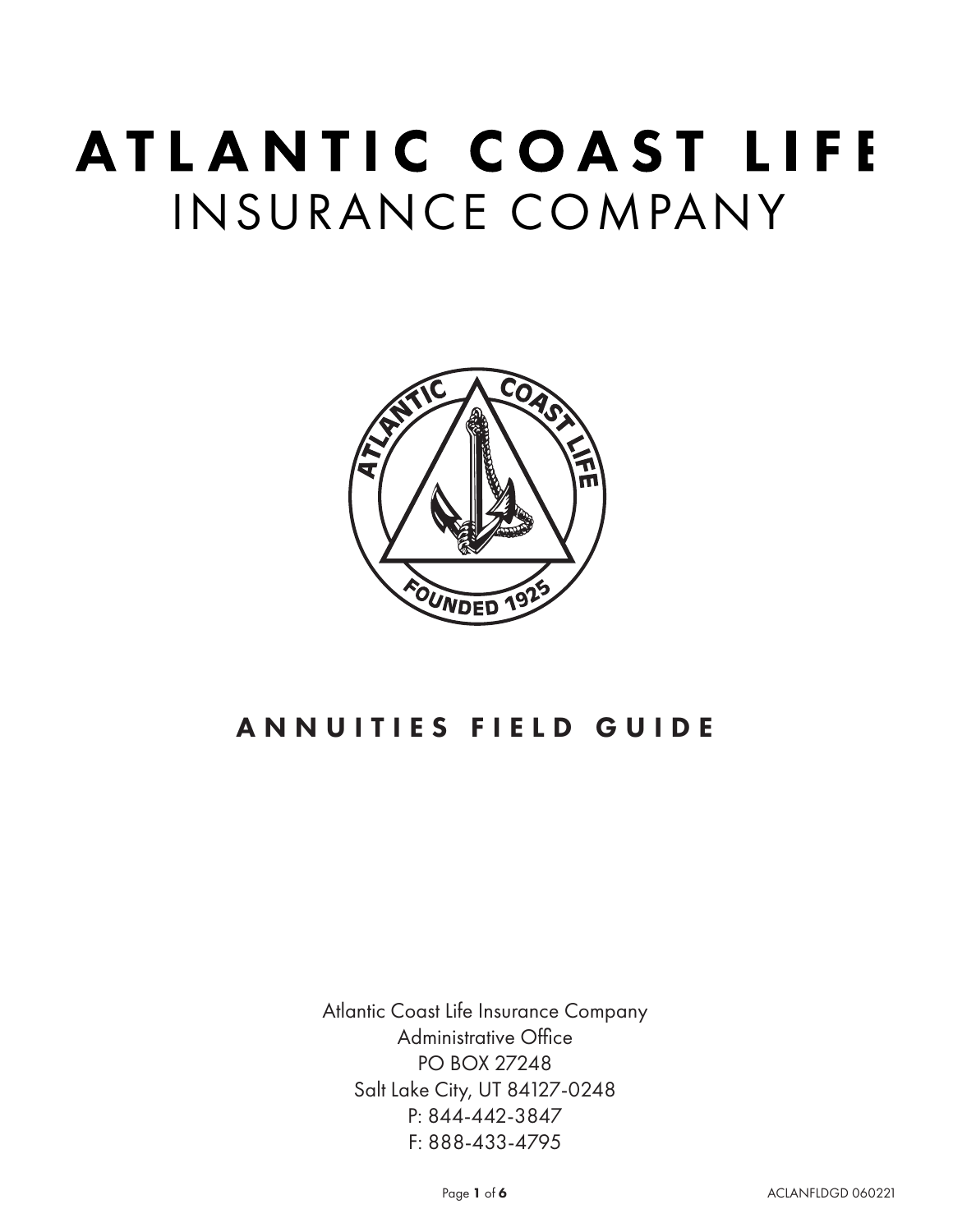This guide is intended to help you sell the Atlantic Coast Life Insurance Annuities. There are also several other tools available to support your needs, including the Quick Sheets and Client Brochures. You must ensure that you correctly represent, to a customer or prospect, the product features based on the actual wording of the applicable annuity and riders for your state.

Some features may not be available in all jurisdictions, and certain restrictions may apply. The Sales Department can provide more detailed product information and state availability.

For producer use only:

This document is intended for producer use only and should not be disclosed to the public. The information contained in this guide is general in nature and is subject to the applicable annuity and rider language.

## IMPORTANT CONTACT INFORMATION

| Home Office:                  | <b>Administrative Office:</b> |
|-------------------------------|-------------------------------|
| 1565 Sam Rittenberg Boulevard | PO Box 27248                  |
| Charleston, SC 29407          | Salt Lake City, UT 84127-0248 |

## Website: acl.admin-portal.org

## AGENT ASSISTANCE

|              | New Business newbusiness@insadminservices.com       |
|--------------|-----------------------------------------------------|
|              | Policy Services policyservice@insadminservices.com  |
|              | <b>Commissions</b> commissions@insadminservices.com |
| Licensing    | licensing@insadminservices.com                      |
| <b>Sales</b> | sales@aclico.com                                    |

Phone: 844-442-3847 Fax: 888-433-4795 **HOURS** Licensing/Commissions: 8 AM - 5 PM (MST) *All Other Departments:* 7 AM - 5 PM (MST)

## WIRING INSTRUCTIONS

| <b>Bank Name</b>                  | <b>Wells Fargo Bank</b>                        |
|-----------------------------------|------------------------------------------------|
| <b>Bank Routing Number</b>        | 121000248                                      |
| <b>Bank Address</b>               | 420 Montgomery Street                          |
| <b>Bank City</b>                  | <b>San Francisco</b>                           |
| <b>Bank State</b>                 | <b>CA</b>                                      |
| Name on Bank Account              | <b>Atlantic Coast Life Insurance Company</b>   |
| <b>Account Number</b>             | 000009837098228                                |
| <b>Account Type</b>               | Checking                                       |
| <b>Recipient Name</b>             | <b>Atlantic Coast Life Insurance Company</b>   |
| <b>Recipient Address</b>          | 1405 West 2200 South, Salt Lake City, UT 84119 |
| Originator to Beneficiary OBI/FBO | [Policy Owner Name]                            |
| <b>Description</b>                | [Policy Number (if known)]                     |

### AGENT REQUIREMENTS

*Please review the following to ensure that you are current on all requirements to sell annuity products.* 

- E&O Coverage (minimum amounts of \$1,000,000 single occurrence and \$1,000,000 in aggregate)
- AML Training (required every two years)
- Training as required by NAIC Suitability in Annuity Transactions Model Regulation

Please visit acl.admin-portal.org for more information.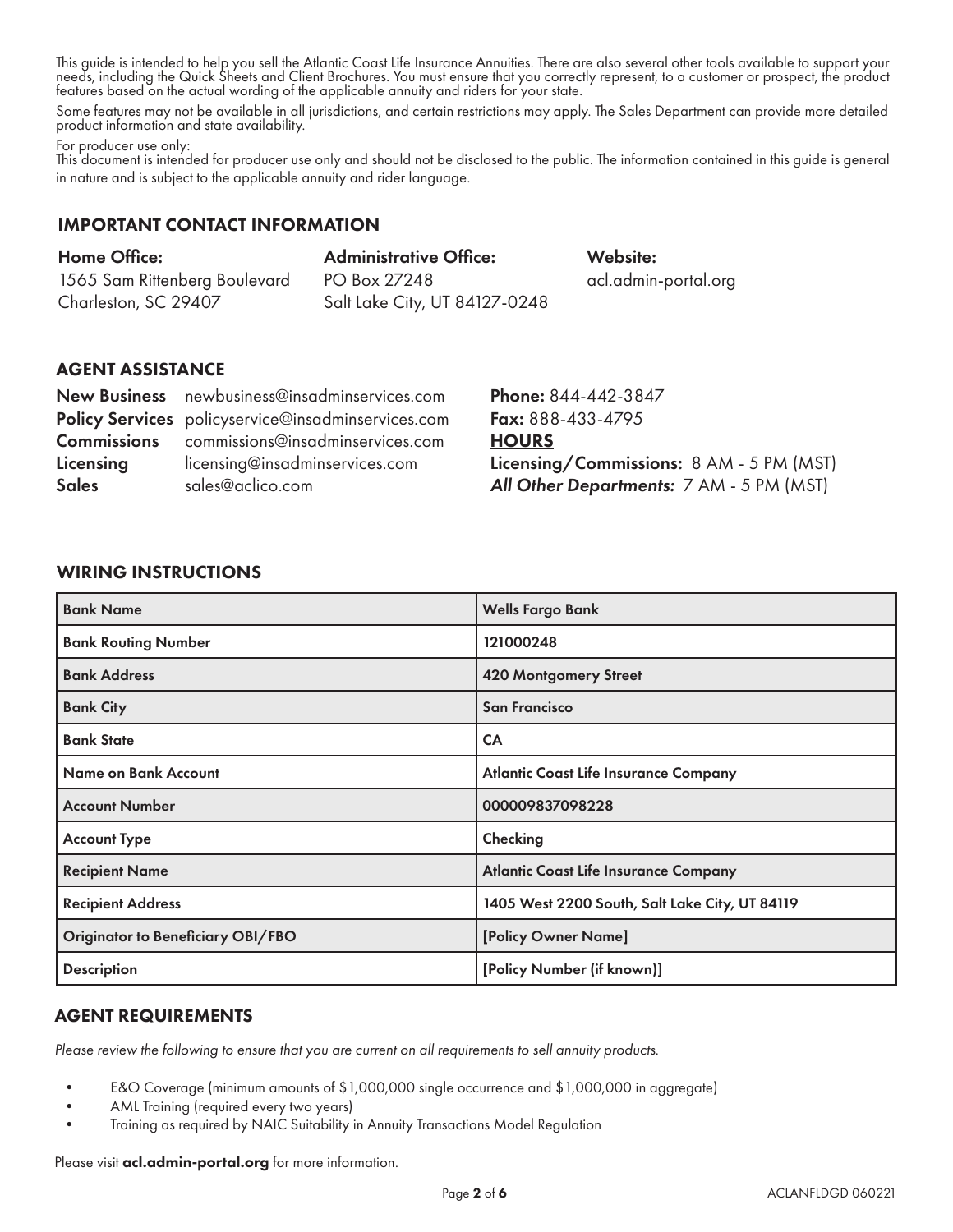## ANNUITY PREMIUM TAXES

*To date seven states have tax annuity considerations.*

#### States Requiring Premium Taxes

| <b>State</b>  | Qualified | <b>Non-Qualified</b>                                          |
|---------------|-----------|---------------------------------------------------------------|
| California    | 0.50%     | 2.35%                                                         |
| Maine         | 0.00%     | 2.00%                                                         |
| Nevada        | $0.00\%$  | 3.50%                                                         |
| South Dakota  | $0.00\%$  | 1.25% on first \$500,000<br>0.08% portion exceeding \$500,000 |
| West Virginia | $1.00\%$  | 1.00%                                                         |
| Wyoming       | 0.00%     | 1.00%                                                         |

Note: Although Florida imposes a premium tax, the state grants exemption from the tax if the insurer can show that the savings from the exemption are passed on to Florida policy owners. Atlantic Coast Life Insurance Company will pass on the premium tax savings to Florida policy owners so no premium taxes will be withheld.

#### Procedures - South Dakota

For all annuities except the Safe Harbor and the Safe Haven, Atlantic Coast Life will pay premium taxes in the state of South Dakota on a 'front-end' basis, as required by the Department of Insurance. The premium deposit will be reported at the time premiums are paid for the purchase of the deferred annuity, and the premium tax amount will be deducted from the policy owner's account. The full initial premium deposit will be reflected in the contract delivered to the policy owner and the payment of the premium taxes will be reported to the policy owner when the first annual Contract Summary is delivered.

For the Safe Harbor and the Safe Haven annuities, Atlantic Coast Life will pay premium taxes as outlined above only when the Death Benefit Rider is elected. If no Death Benefit Rider is elected, premium taxes are not required. It is important that the policy owner is aware of the premium tax liability at the point of sale. Please make sure your clients are aware of this situation and how Atlantic Coast Life will process the transactions.

### Procedures - West Virginia

West Virginia Premium Taxes will be charged on a 'back-end' basis upon annuitization only.

#### *Atlantic Coast Life Insurance Company is not currently offering annuities in California, Maine, Nevada, or Wyoming.*

### IMPORTANT ITEMS TO CONSIDER

- 1. Age used for commissions owner (See commissions section for more details)
	- a. if joint then older of the two
		- b. if non-natural owner then age of oldest annuitant
- 2. Age used for maturity/issue age owner a. if joint then older of the two
- 3. Age used for calculating surrender charges owner a. if joint then older of the two
- 4. When there are joint owners/annuitants we assume 50%/50% ownership for tax reporting purposes

#### POLICIES

Policies are issued daily. Atlantic Coast Life Insurance Company dates the business as of the day cash is received. Contract processing activities take two business days before the policy is sent to the agent.

If the policy is approved other than as applied for, the Agent will be notified and allowed one business day to advise us whether or not to proceed. Otherwise, the policy will be issued for and the credited interest will be adjusted accordingly.

Policies will be sent to the agent. Policies under \$250,000 are sent by regular mail, and policies \$250,000 and higher are sent 2-day express.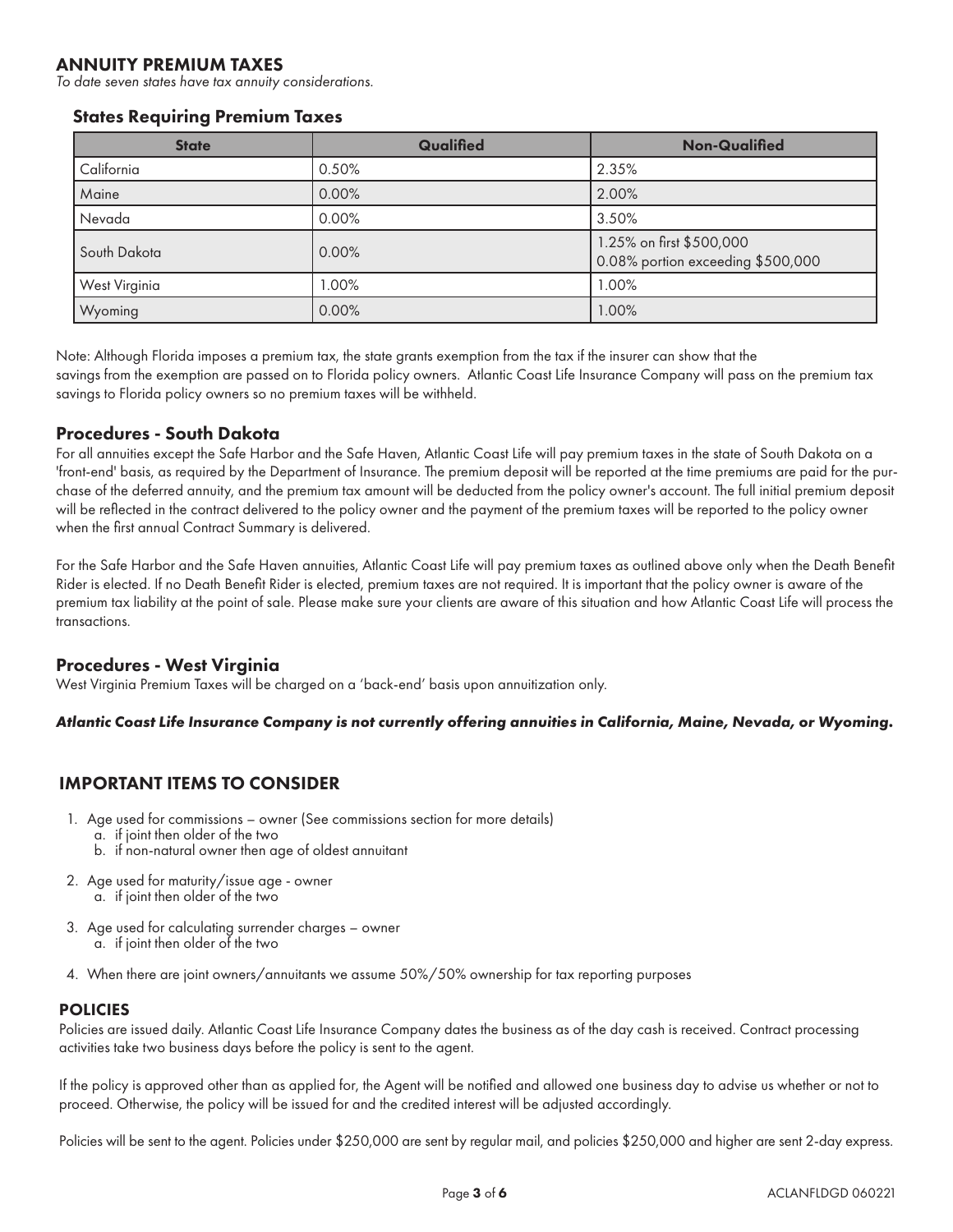## APPLICATION PROCESS

Applications with a purchase premium of less than \$10,000 must be submitted using our E-App, accessable at https://acl.admin-portal.org.

Completed paper applications with a purchase premium of \$10,000 or more may be submitted by e-mail to newbusiness@insadminservices.com. Applications not e-mailed should be sent by FedEx delivery to Administrative Office, 1405 West 2200 South, Salt Lake City, UT 84119. Please do not use regular mail.

- The original Transfer/1035 Exchange Form is required upon submission. Send the original Transfer/1035 Exchange Form and/or check by overnight delivery to the Administrative Office. After sending our Letter of Acceptance to the transferring company we will follow up every seven (7) days until funds are released.
- All applications are considered on an individual basis. Atlantic Coast Life Insurance Company reserves the right to limit or reject any application based on the suitability of each client.
- Ensuring that all applicable fields are completed will help expedite processing time.
- The current year's RMD should be taken prior to transfer/rollover to Atlantic Coast Life Insurance Company.
- Policies are approved to be issued once all missing requirements, including funds, are received. The Safe Haven and Safe Harbor Bonus Guarantee annuities are issued daily. Income Navigator annuities are issued 4 times a month on the 1st, 8th, 15th, and 22nd. Accumulation Protector Plus, Guaranteed Income, Retirement Plus Multiplier, and Safe Anchor annuities are issued 9 times a month on the 1st, 4th, 8th, 11th, 15th, 18th, 22nd, 25th, and 28th. Policy contracts are mailed one to two business days after the policy's Issue Date.
- Applications with multiple sources of funds will be issued with current funds after 90 days of no communication from the agent or transfer company. Funds must meet the product minimum premium.
- Applications without sufficient funds will be canceled after 90 days of no response.
- Funds received that need to be returned will be sent to the original sender. If the original sender will not accept the funds they will be sent to the client, which may cause a taxable event
- Applications with missing requirements will be canceled if there is no response after 90 days and must be resubmitted.

#### CREDITING RATE CHANGES

Once a decision has been made to change the crediting rates, we will notify agents via e-mail and on our website. From the time of the announcement there will be up to a two-week period before the changes take effect. However, in some cases a shorter notice period may be required. We will clearly communicate all effective dates including signature and receipt dates. All applications must adhere to all communicated dates in order to receive specified rates.

45 Day Hold – we will process applications for up to 45 days from the effective date of any crediting rate adjustments for all applications dated prior to the rate adjustment effective date. This hold period should be sufficient to allow for processing and any exchanges or transfers that need to take place before the contract is issued. All applications signed on or after the effective date of a rate adjustment will receive the current crediting rates. If the crediting rates increase, all applications received regardless of the date signed, will receive the higher crediting rates.

Any applicable Index Account crediting rates and beginning values for any applicable indices will not be set until the policy date. They may be different from the crediting rates set when the application was signed.

### TRUSTEE CERTIFICATION OF TRUST

If the Owner or Beneficiary is a Trust, please complete form CERTTRUST-OT, Trustee Certification of Trust and include a copy of the following pages from the Trust documents with the application:

- 
- 
- 
- 
- Page indicating Name of Trust<br>• Signature page of Trust document<br>• TIN (tax identification number) for the Trust<br>• Application must be signed with a designation after each signature<br>• In addition to the Trustee Certifica

#### OWNER/BENEFICIARY AS A CORPORATION, NON-PROFIT ORGANIZATION OR ENTITY

If the Owner or Beneficiary is a Corporation/Entity, please include a copy of the following with the application:

- Certificate of Existence/Certificate of Good Standing<br>TIN (tax identification number)
- 
- 
- Application must be signed with a designation after each signature<br>• In addition to the Certification of Existence/Certificate of Good Standing, please complete the<br>• The Certification of Existence/Certificate of Good St
- 

## **SUITABILITY**

You are *required* to complete the Suitability Questionnaire and review the Disclosure form with each applicant. Return the Suitability form to the *Administrative office with the application and leave the Disclosure form with the applicant.*

Suitability is based on the producer recommendation and Atlantic Coast Life Insurance Company's assessment of suitability which includes:

- Age
- Annual income
- Financial situation and needs (including funding)
- Financial experience
- Financial objectives
- Intended use of the annuity
- Financial time horizon
- Existing assets (including investment and life insurance holdings)
- Liquidity needs
- Liquid net worth
- Risk tolerance
- Tax status/Filing status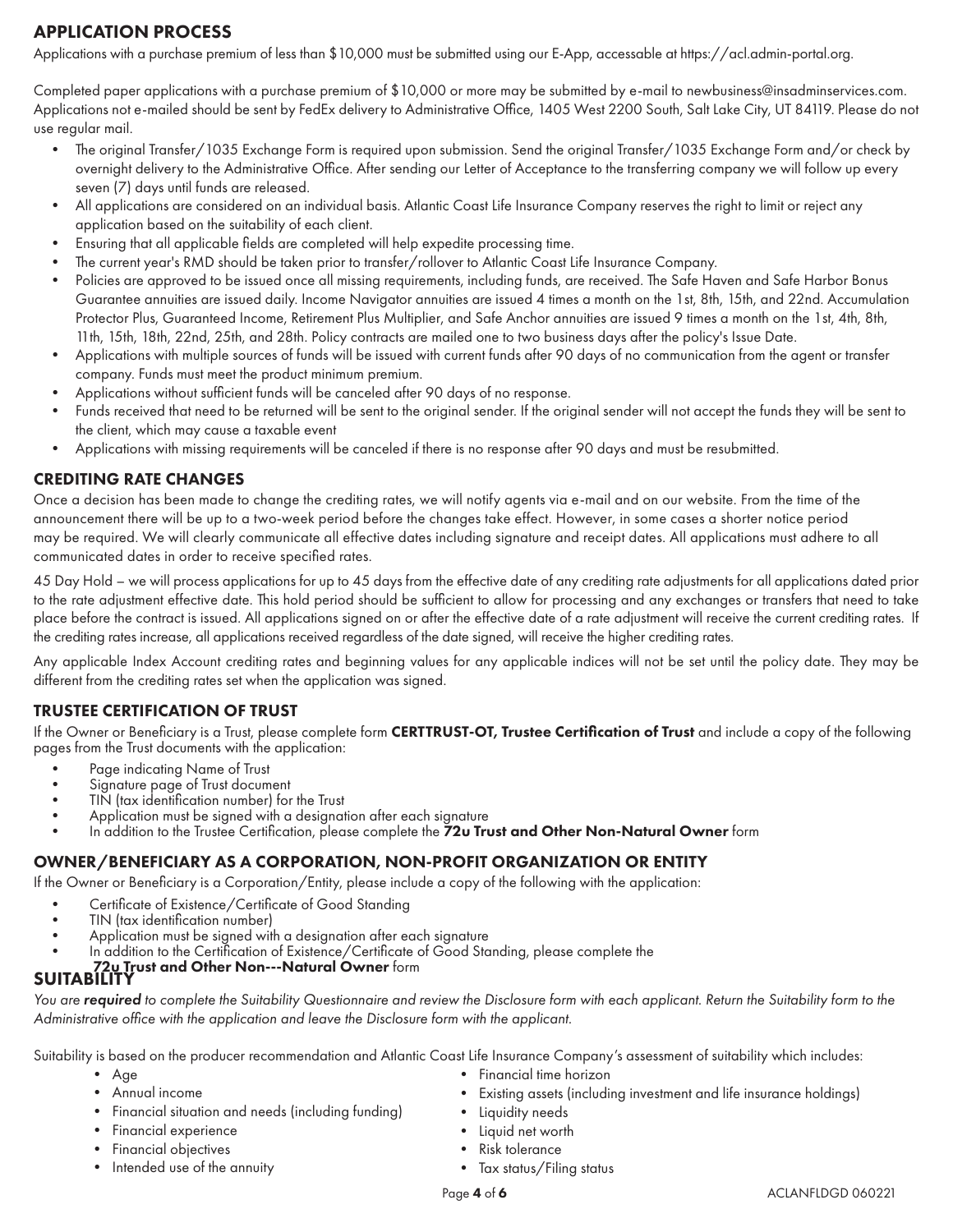## RENEWAL PROCEDURES

- We will send notice of renewal options to Owners, with a copy to the agent(s) of record approximately 45 days prior to a contract anniversary date at the end of the initial guarantee period. The notice will include the necessary forms needed to make changes. The notice will state the current crediting rate, if applicable, however, the rate is subject to change during the time the letter is mailed and the anniversary date.
- The renewal forms are due back to the administration office within the 30 day window prior to the anniversary date. No action is necessary if the client does not want to make any changes or request the funds. We will renew the contract or roll-up period for another guarantee period matching the initial period automatically.
- No additional funds may be added to the contract value during renewal.
- We offer a 45-day rate lock on renewal crediting rates. The rate indicated on the renewal letters will be guaranteed for 45-days after the letter is mailed.

## **COMMISSIONS**

Please see your upline for your commission schedule and any details in reference to your commission payout. Below is some general information.

- Commission is based on the owner's age. If there are joint owners, it is based on the older of the two. In the case of a non-natural owner, commissions are based on the annuitant's age or oldest annuitant if there are joint annuitants.
- Commissions are paid based on the owner's age at issue and not the owner's age at the time the application is received. For example, John Doe's birthday is April 15th. He signed an application on April 1st and is currently 80 years old. The Administrative Office received the application on April 3rd. There was a 1035 request to have funds transferred from an existing annuity. The funds were received at the Administrative Office on April 18th and the policy was issued the same day. The issue age would be 81 and the commissions in this case would be paid based on the issue age 81 and not 80.
- Safe Haven and Safe Harbor annuity contracts with commission of \$15,000 or more require the delivery receipt signed & returned prior to paying commissions.
- All other annuity contracts with single premium of \$350,000 or more require the delivery receipt signed & returned prior to paying commissions.
- If a Safe Haven or Safe Harbor annuity contract renews for another guarantee period, commissions are automatically paid at half the original commission rate.
- Commissions are paid upon approval.

### COMMISSION CHARGE BACKS

#### Guaranteed Income Annuity

#### Owner's Death:

- If the owner's issue age is 80 or younger, 100% will be charged back if the death occurs in the first six months of the first contract year and 50% will be charged back if the death occurs in the last six months of the first contract year.
- If the owner's issue age is 81 or older, 100% will be charged back if the death occurs in the first contract year and 50% will be charged back if the death occurs in the second contract year.

#### Withdrawals and Surrenders:

• Commissions will be charged back if a policy is surrendered or partially surrendered within the first year. The charge back is pro-rated based on the portion of the premium that is surrendered.

#### Retirement Plus Annuity

#### Owner's Death:

- If the owner's issue age is under 80, there is no charge back at death.
- If the owner's issue age is 80 or older, 50% will be charged back if the death occurs in the first contract year.

#### Withdrawals and Surrenders:

• 100% of commissions will be charged back if a policy is surrendered or partially surrendered in the first six months of the first contract year and 50% will be charged back if the surrender or partial surrender occurs in the last six months of the first contract year. The charge back is pro-rated based on the portion of the premium that is surrendered.

#### All Other Annuities

#### Owner's Death:

- If the owner's issue age is under 80, there is no charge back at death.
- If the owner's issue age is 80 or older, 50% will be charged back if the death occurs in the first contract year.

#### Withdrawals and Surrender:

• Commissions will be charged back if a policy is surrendered or partially surrendered within the first year. The charge back is pro-rated based on the portion of the premium that is surrendered.